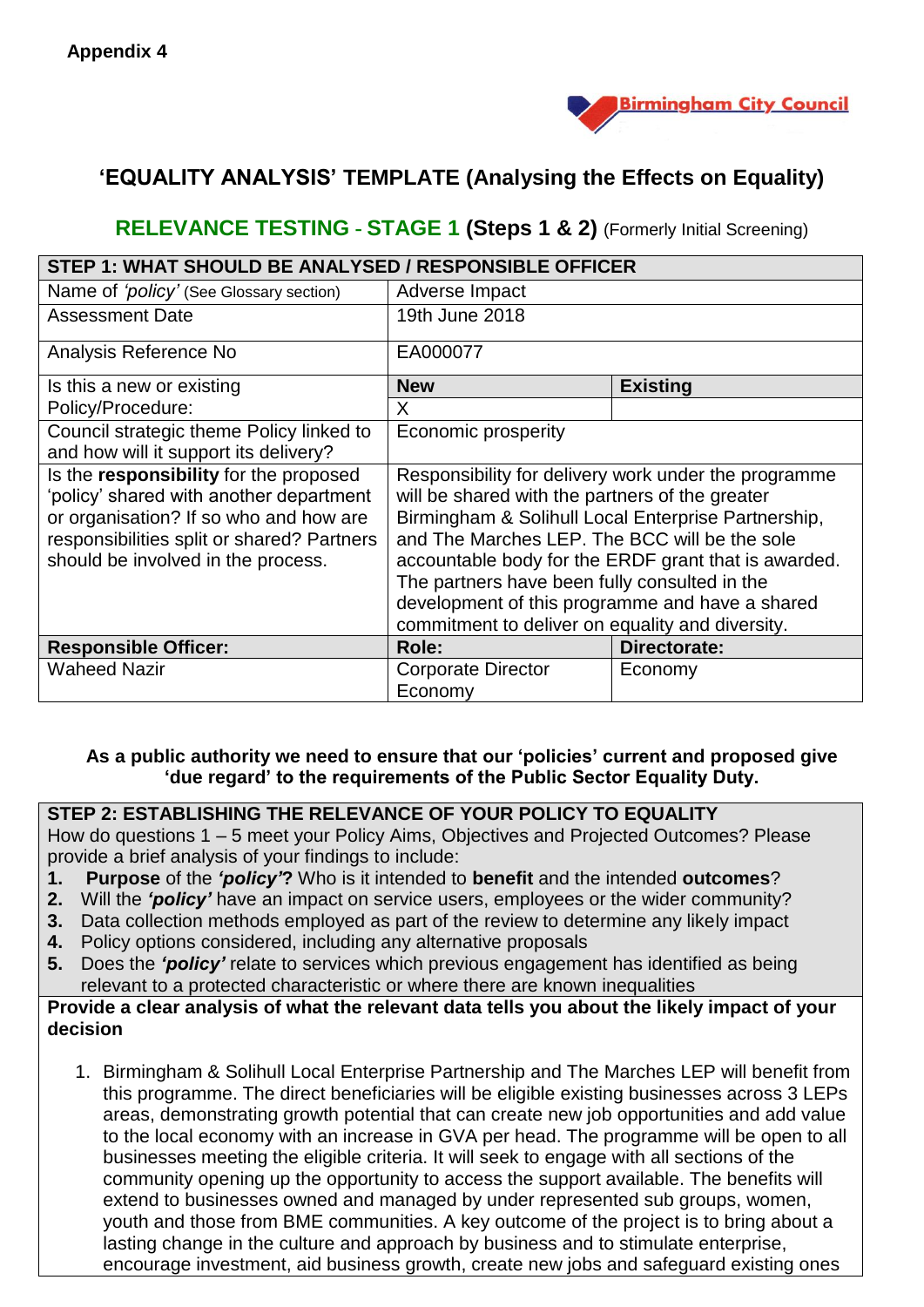across the region.

- 2. The policy is likely to have a positive impact on service users and the wider community because it will provide tangible support to local SME businesses and many of these are owned and run by BME groups, women and young people. These are part of the business support target groups and they will be actively engaged and encouraged to access support services. The programme will be promoted to as wide an audience as possible across the 3 LEP areas in order to maximise the potential impact.
- 3. No new data is available at this time to ascertain the full potential impact of the programme. The partners through the business support sub-group have been fully consulted on the development of this proposal, have agreed to be partners and fully endorse the application. Letters of support have been received from the 2 LEPs. The programme will engage with as many local providers as possible. Partners will attend events targeting these groups to promote the project to a wider audience and make the link between opportunities, economic need and economic growth. During mobilisation and implementation monitoring procedures will be put in place to capture and record engagement data. The programme will be subject to evaluation and all participants will have the opportunity to provide feedback on the recruitment, delivery and impact of their programme participation.
- 4. A full options appraisal has been carried out as part of the process of applying for ERDF funding. This appraisal included the 'do nothing' option leaving businesses to find their own support in the market place, and one that did not engage fully with all partners thereby removing full access to local knowledge and experience for business engagement across all communities and sectors.
- 5. The policy relates to services that will have an impact on stakeholders, partners, service users, new start-ups, SME businesses and the wider community. It has been developed from the experience of delivering previous successful project activity in Birmingham funded through RGF and ERDF and the evaluation and output results generated from this activity. The programme aims to provide an impetus for more businesses to develop and to encourage more entrepreneurship and foster business growth over the longer term. A major benefit will be to bring about a lasting contribution to counter the decline in the regions economic standing and improve GVA compared to the national average as well as creating new jobs across the 2 LEPs to help improve the areas economy.

| Analysis of 'policy' in relation to its current potential effects on equality |                                |           |                |  |  |
|-------------------------------------------------------------------------------|--------------------------------|-----------|----------------|--|--|
| <b>Chair Person/Lead Officer</b>                                              |                                |           |                |  |  |
| Name:                                                                         | Job Title & Directorate:       | Signature | Sign-off Date: |  |  |
| <b>Waheed Nazir</b>                                                           | Corporate Director,<br>Economy |           | June 2018      |  |  |

Chair's comment on analysis: **:** 

Evidence from delivering current Business Growth Programme across the 2 LEP areas demonstrates a continued demand for business support services of this nature.

The 2 LEP partners have been consulted and are fully engaged in the proposed programme delivery activity to ensure local businesses are given every opportunity to access the support available.

The proposed programme activity is consistent with the Strategic objectives of all 2 LEPs and will provide support to businesses from all communities and sectors in line with identified needs.

The programme will provide support to 285 SME businesses, 143 new start-ups, lead to the creation and safeguarding of 900 jobs in SMEs throughout the 2 LEPs areas.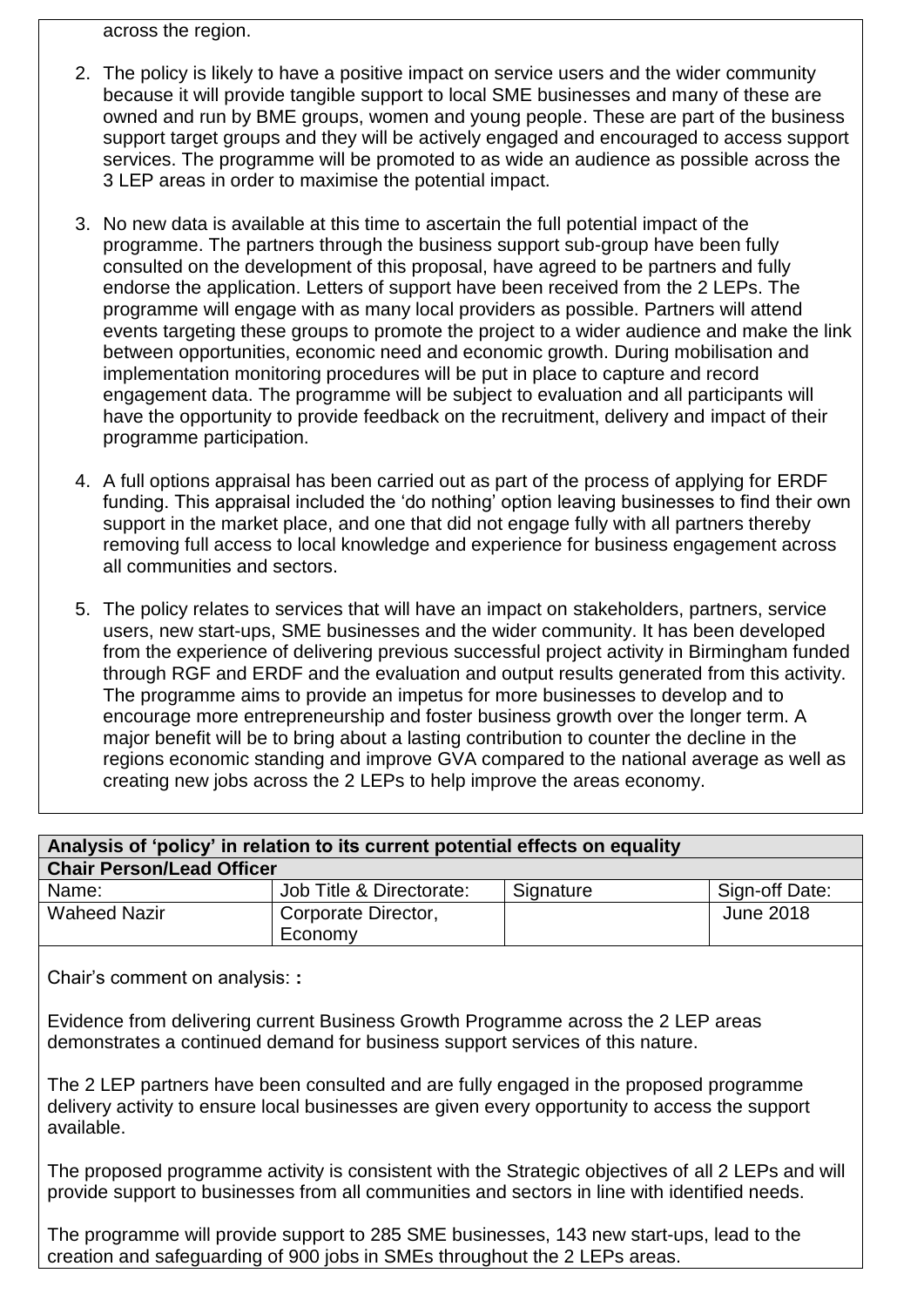| Quality check and review by the Directorate Representative (s):             |                          |           |                |  |  |  |  |
|-----------------------------------------------------------------------------|--------------------------|-----------|----------------|--|--|--|--|
| Name:                                                                       | Job Title & Directorate: | Signature | Sign-off Date: |  |  |  |  |
|                                                                             |                          |           |                |  |  |  |  |
| <b>Relevance Test</b>                                                       | <b>Yes</b>               | <b>No</b> |                |  |  |  |  |
| The has been checked using the agreed audit arrangements in the Directorate |                          |           |                |  |  |  |  |
| Relevance review comments:                                                  |                          |           |                |  |  |  |  |

# **FULL EQUALITY ANALYSIS - STAGE 2 (Steps 3 to 4)**

#### **STEP 3: ASSESSING SPECIFIC IMPACT**

Utilising your data sources information (Step 2). What are your findings in respect of the individual protected characteristics in relation to the three aims of the General Duty - **Eliminate unlawful discrimination**, harassment and victimisation, **Advance equality of opportunity**, **Foster good relations**. Please provide a brief analysis of your findings to include:

- Does the policy involve or focus on a particular equalities group, i.e. because they have particular needs?
- Details on potential for differential impact (negative or positive) / possibility of **discriminating unlawfully**, directly or indirectly, against people from any protected characteristics
- Is there any potential effect on **relations between certain groups?**

| .<br>Please describe how you justify your answer |  |  |  |  |
|--------------------------------------------------|--|--|--|--|
| Age                                              |  |  |  |  |
| <b>Disability</b>                                |  |  |  |  |
| Gender reassignment                              |  |  |  |  |
| Pregnancy and maternity                          |  |  |  |  |
| Race                                             |  |  |  |  |
| Religion or belief                               |  |  |  |  |
| <b>Sex</b>                                       |  |  |  |  |
| Sexual orientation                               |  |  |  |  |
| Marriage and civil partnership (aims 1           |  |  |  |  |
| & 2 not applicable)                              |  |  |  |  |

**DATA GAPS** - Have you identified any specific equality issues and data gaps that may need to be addressed through consultation and/or further research

### **Please provide details**

#### **INVOLVING AND CONSULTING STAKEHOLDERS**

- **1.** Who has been approached to explore these issues e.g. staff groups, trade unions, student voluntary groups etc (Please give dates and details of contact)
- **2.** How have you gained the views of these experts/groups (e.g. letter, meetings, interviews, forums, workshops, questionnaires or any other method)?

#### **Please provide details:**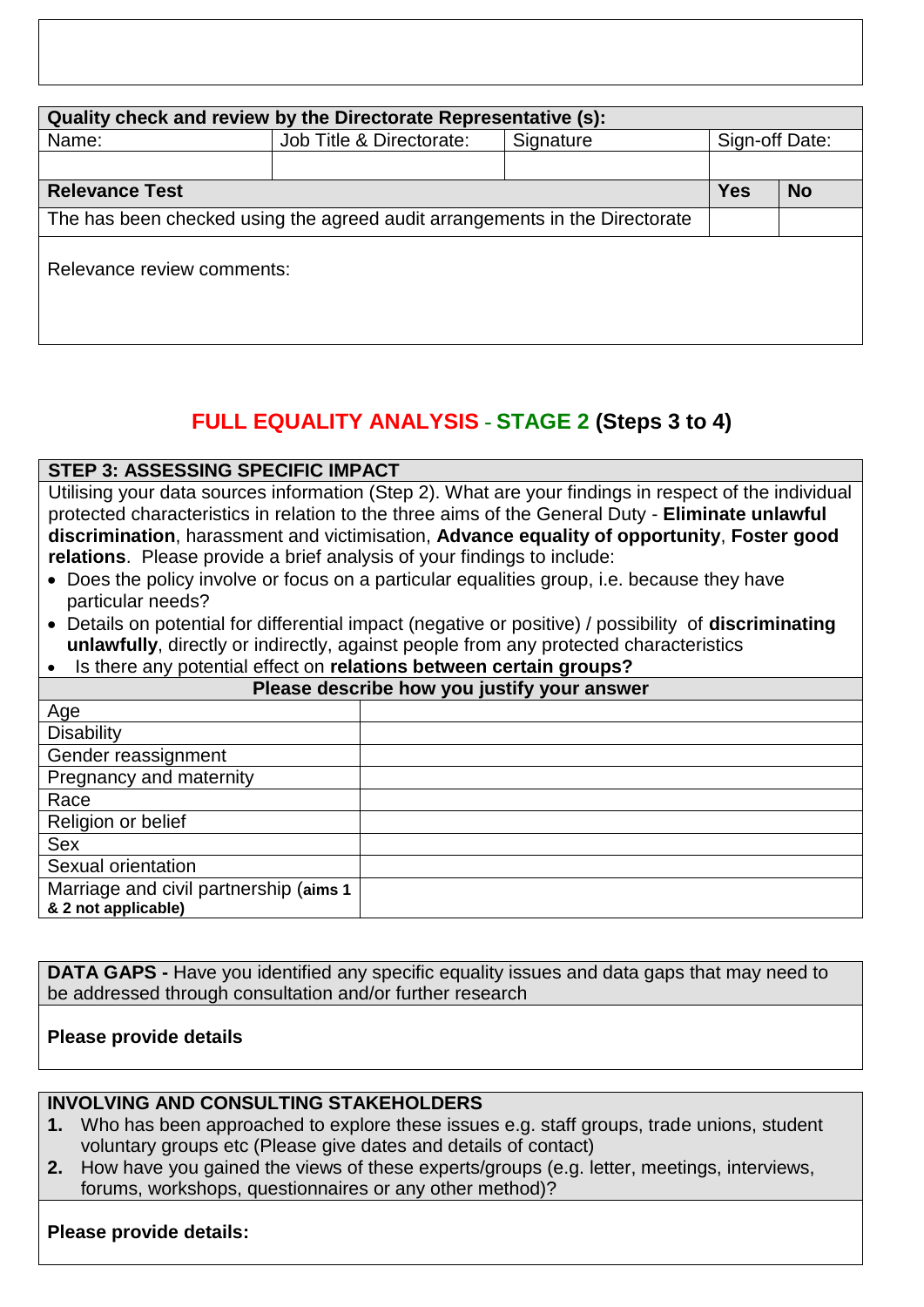### **OVERALL SUMMARY OF YOUR ANALYSIS**

## **Please provide a summary of your analysis to include**:

- How you intend to utilise the findings as part of your decision-making;
- How your policy will meet the city councils responsibilities in relation to equality;
- How you will engage service users, employees in implementation, monitoring and review;
- How you will include commissioning and procurement considerations (if applicable);
- What opportunities might have been missed for making changes to the policy which would have a positive impact on certain groups;
- What changes/modifications will now be made to the policy in the light of this Analysis;
- How will these changes/modifications be communicated to interested parties (i.e. the groups which were adversely affected) and those consulted?

| Quality check and review by the Directorate Representative (s):                                                                            |  |                          |                         |                              |  |                 |                                                                                                |
|--------------------------------------------------------------------------------------------------------------------------------------------|--|--------------------------|-------------------------|------------------------------|--|-----------------|------------------------------------------------------------------------------------------------|
| Name:                                                                                                                                      |  | Job Title & Directorate: |                         | Signature                    |  | Sign-off Date:  |                                                                                                |
|                                                                                                                                            |  |                          |                         |                              |  |                 |                                                                                                |
|                                                                                                                                            |  |                          |                         |                              |  |                 | Full Equality Analysis has been checked using the agreed audit arrangements in the Directorate |
| Summary of strengths pertaining to the equality analysis. If further work needs to be done on the<br>Analysis, you will need to state this |  |                          |                         |                              |  |                 |                                                                                                |
| <b>STEPS 4: MONITORING AND REVIEW</b> Any actions identified as an outcome of going through                                                |  |                          |                         |                              |  |                 |                                                                                                |
| Step 3, should be mapped against the headings within the Action Plan.                                                                      |  |                          |                         |                              |  |                 |                                                                                                |
|                                                                                                                                            |  | <b>Actions</b>           | <b>Ref</b><br><b>No</b> | <b>Target</b><br><b>Date</b> |  | <b>Outcomes</b> | <b>Responsible</b><br>post holder/<br>directorate                                              |
| Scoping your<br><b>Equality Analysis</b><br>and Analysing the<br>information                                                               |  |                          |                         |                              |  |                 |                                                                                                |
| How you will<br>measure the<br>effects of the<br>policy                                                                                    |  |                          |                         |                              |  |                 |                                                                                                |
| How will you<br>ensure your<br>Actions are<br>included within<br>your Business<br>Plans                                                    |  |                          |                         |                              |  |                 |                                                                                                |

| STEP 5: DECISION MAKING, SIGN OFF PROCESS AND PUBLICATION - At this stage we   |
|--------------------------------------------------------------------------------|
| recommend that a senior manager/board member signs off the analysis            |
| The cianature at each cian off ctage below is based on the understanding that: |

- **The signature at each sign off stage below is based on the understanding that:**
- A Full Analysis gives "due regard" to the 3 aims of the General Duty
- Consultation and Engagement has been undertaken and has informed decision making